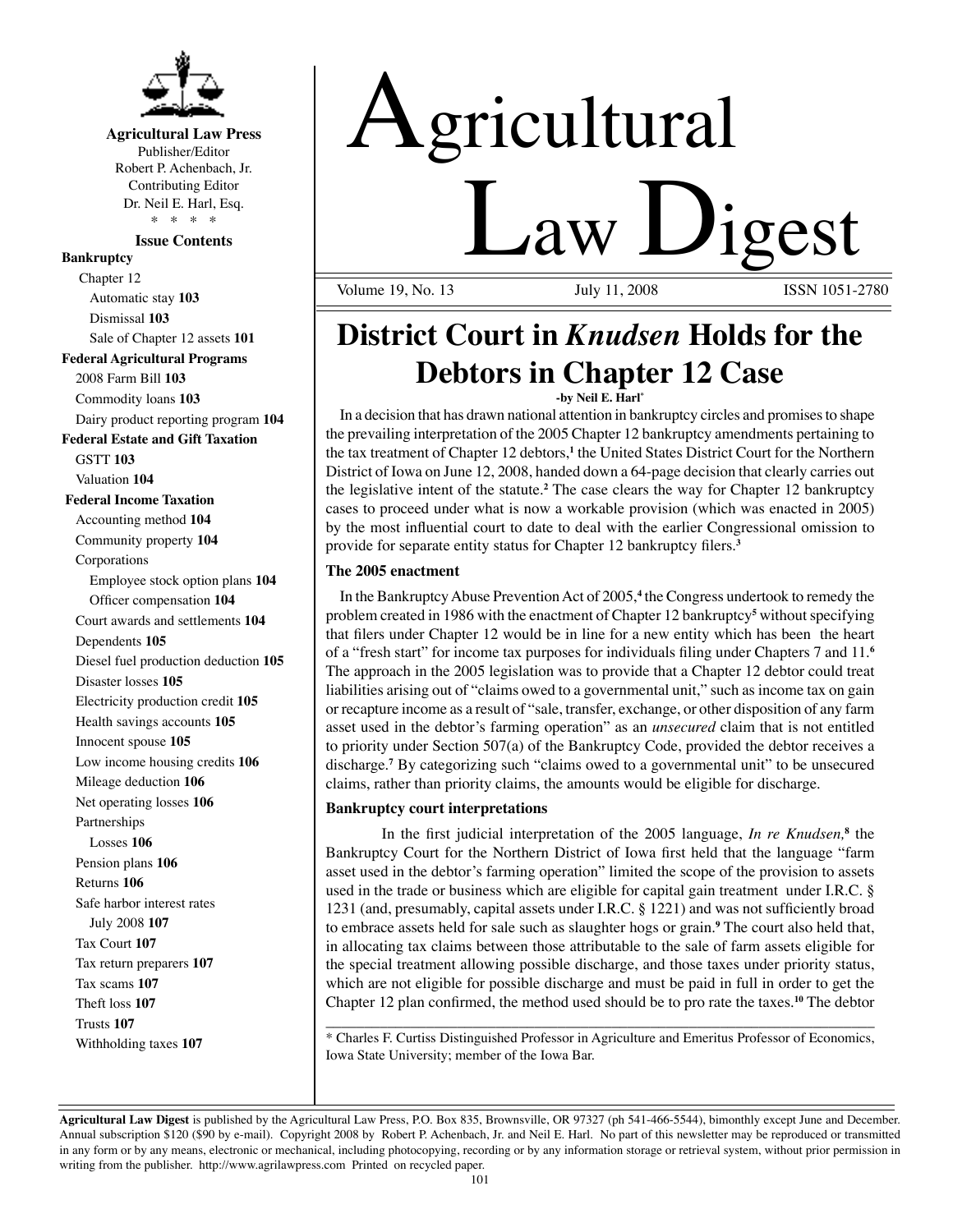had argued for a marginal approach, which would be more favorable to the debtor because of the graduated income tax rates. These two findings by the Bankruptcy Court did not favor the debtor's position.

The Bankruptcy Court agreed with the debtor that the statutory language changes the character of the taxes from *priority* to *unsecured* status such that, at the time of discharge, the unpaid portion of the tax is discharged along with any interest or penalties.**<sup>11</sup>** The court agreed also that the relief provision in the 2005 legislation applied to post-petition taxes and, even though a separate estate is not created,**<sup>12</sup>** the taxes on the income of the debtors could be treated as administrative expenses.**<sup>13</sup>** The post-petition taxes on the sale of farm assets eligible for the special treatment are treated as an unsecured claim, not a priority claim.**<sup>14</sup>** Therefore, those post-petition taxes were dischargeable without payment in full *provided the amounts are provided for in the plan and the debtors receive a discharge.***<sup>15</sup>** The Bankruptcy Court also indicated that it is appropriate to use a Chapter 12 liquidation analysis (which adds the portion of the tax treated as an unsecured claim to the traditional unsecured claims in determining whether the best-interest-of-creditors test is met) rather than the Chapter 7 liquidation analysis (which requires that the tax claim be treated as a priority claim to be paid in full).**<sup>16</sup>**

The case of *In re Knudsen*<sup>17</sup> was followed by a 2007 Arizona Bankruptcy Court decision, *In re* Hall, that held that postpetition sales of assets used in the debtor's farming operation did not qualify for the special treatment with tax claims treated as unsecured claims rather than as a priority claim and taxes on such sales could not be treated as administrative expenses of the bankruptcy estate.<sup>18</sup> That court was influenced by the argument that income tax arising from the post-petition sale of farm assets used in the debtor' farming operation could not be a tax "incurred" by the Chapter 12 estate**<sup>19</sup>** because the bankruptcy estate does not exist as a separate taxable entity.**<sup>20</sup>**

The Nebraska Bankruptcy Court, in *In re Schilke,***<sup>21</sup>** followed *In re Knudsen* in holding that the bankruptcy estate had sufficient existence to support treatment of capital gains from the sale of estate property as a claim against the estate and not solely against the debtor outside of bankruptcy.

A 2008 decision by the Bankruptcy Court in Kansas, *In re Dawes,***<sup>22</sup>** followed *In re Knudsen,* also, and held that the phrase "incurred by the estate" is ambiguous but, looking at the legislative history, determined that the phrase had reference to *when* the tax liability was incurred, not the entity having liability for the tax.**<sup>23</sup>**Accordingly, the taxes could be treated as administrative expenses and could be handled as unsecured claims.

#### **The appellate decision**

In a well-reasoned and persuasive opinion, the United States District Court for the Northern District of Iowa ordered the Bankruptcy Court to confirm the plan in the case of *In re Knudsen.***<sup>24</sup>** The judge held that the sale of slaughter hogs qualified as assets used in the debtor's farming operation, finding that the "debtor's farming operation" is the debtor's farming operation under the reorganization plan and specifically rejected the narrow interpretation that the term "used in the debtor's farming operation" limited the scope of the provision to those assets covered by I.R.C. § 1231 (assets used in the trade or business with gains eligible for capital gains treatment) and I.R.C. § 1221 (capital assets).**<sup>25</sup>** The court upheld the Bankruptcy Court's conclusion that the 2005 enactment**26** applied to postpetition transfers, utilizing the rationale of *In re Dawes,***<sup>27</sup>** and even though a separate estate is not created, the taxes could be treated as administrative expenses**<sup>28</sup>** which means the taxes could be handled as an unsecured claim.**<sup>29</sup>** The appellate court also adopted the marginal methodology as opposed to a model of pro rating the taxes.

#### **What's next?**

The big question is whether the *Knudsen* case will be appealed to the Eighth Circuit Court of Appeals and whether other cases may be appealed.

#### **FOOTNOTES**

<sup>1</sup> Bankruptcy Abuse Prevention and Consumer Protection Act of 2008 (BAPCPA), Pub. L. No. 109-8, 119 Stat. 23 (2005). See 11 U.S.C. § 1222(a)(2). See generally 5 Harl, *Agricultural Law* § 39.04[2][b][ii] (2008), 13 Harl, *Agricultural Law* § 120.08[9][a] (2008); 2 Harl, *Farm Income Tax Manual* § 9.05[7] (2007 ed.). See also Harl and Peiffer, "Bankruptcy Court Interpretation of Chapter 12 Tax Rules," 17 *Agric. L. Dig*. 185 (2006).

<sup>2</sup>*In re* Knudsen, 356 B.R. 480 (N.D. Iowa 2008).

3 I.R.C. § 1398(a). See Harl and Peiffer, *supra* note 1 at 185.

4 Pub. L. No. 109-8, § 1003, 119 Stat. 23 (2005), *adding* 11 U.S.C. § 1222(a)(2).

- 5 Pub. L. No. 99-554, 100 Stat. 3105 (1986).
- 6 I.R.C. § 1398(a).

7 BAPCPA of 2005, § 1003, note 1 *supra*, adding 11 U.S.C.  $§ 1222(a)(2).$ 

8 *In re* Knudsen, 356 B.R. 480 (Bankr. N.D. Iowa 2006).

<sup>10</sup> *Id*.

- 12 I.R.C. § 1398(a).
- <sup>13</sup> See 11 U.S.C. § 501(b)(1)(B).
- 14 *Id*.
- 15 *Id*.
- 16 *Id*.
- <sup>17</sup> Note 8 *supra*.
- 18 *In re* Hall, 376 B.R. 741 (Bankr. D. Ariz. 2007).
- $19$  11 U.S.C. § 503(b)(1)(B)(i).
- 20 *Id*.

<sup>9</sup> *Id*.

<sup>11</sup> *Id*.